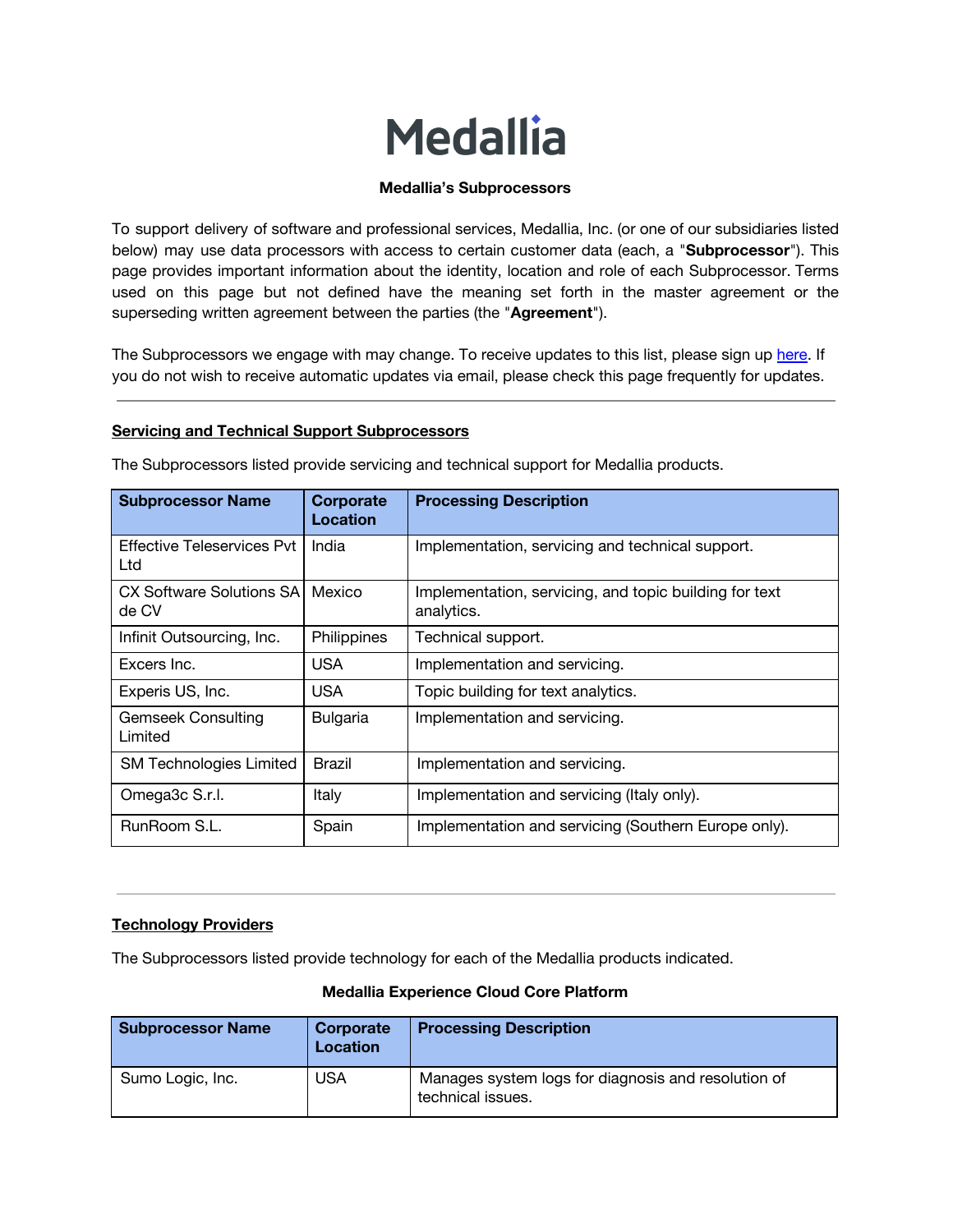| Salesforce.com, Inc.         | <b>USA</b> | Tracks technical support tickets.                                             |
|------------------------------|------------|-------------------------------------------------------------------------------|
| Twilio Inc.                  | <b>USA</b> | Provides SMS routing and delivery services.                                   |
| AppDynamics, Inc.            | <b>USA</b> | Analyzes performance and usage of survey pages and<br>reporting applications. |
| Amazon Web Services,<br>Inc. | <b>USA</b> | Archives security logs for security incident monitoring and<br>detection.     |
|                              |            | Hosts content for Rich Media feedback functionality, if<br>enabled.           |
| Google Inc.                  | <b>USA</b> | Translates feedback text, if enabled.                                         |

## **Medallia for Digital**

| <b>Subprocessor Name</b>     | Corporate<br>Location | <b>Processing Description</b>                                                                                   |
|------------------------------|-----------------------|-----------------------------------------------------------------------------------------------------------------|
| Sumo Logic, Inc.             | <b>USA</b>            | Manages system logs for diagnosis and resolution of<br>technical issues.                                        |
| Salesforce.com, Inc.         | USA                   | Tracks technical support tickets.                                                                               |
| Amazon Web Services,<br>Inc. | USA                   | Hosts and processes platform data.<br>Archives security logs for security incident monitoring and<br>detection. |
| Usersnap GmbH                | Austria               | Screen capture functionality, if enabled.                                                                       |

## **Strikedeck**

| <b>Subprocessor Name</b>              | Corporate<br>Location | <b>Processing Description</b>                                                                                   |
|---------------------------------------|-----------------------|-----------------------------------------------------------------------------------------------------------------|
| Sumo Logic, Inc.                      | <b>USA</b>            | Manages system logs for diagnosis and resolution of<br>technical issues.                                        |
| Salesforce.com, Inc.                  | <b>USA</b>            | Tracks technical support tickets.                                                                               |
| Amazon Web Services,<br>Inc.          | USA                   | Hosts and processes platform data.<br>Archives security logs for security incident monitoring and<br>detection. |
| <b>GFN DSelva Infotech Pvt</b><br>Ltd | India                 | Development and quality assurance.                                                                              |
| Palo Alto Databases, Inc.             | <b>USA</b>            | Support for application ETL.                                                                                    |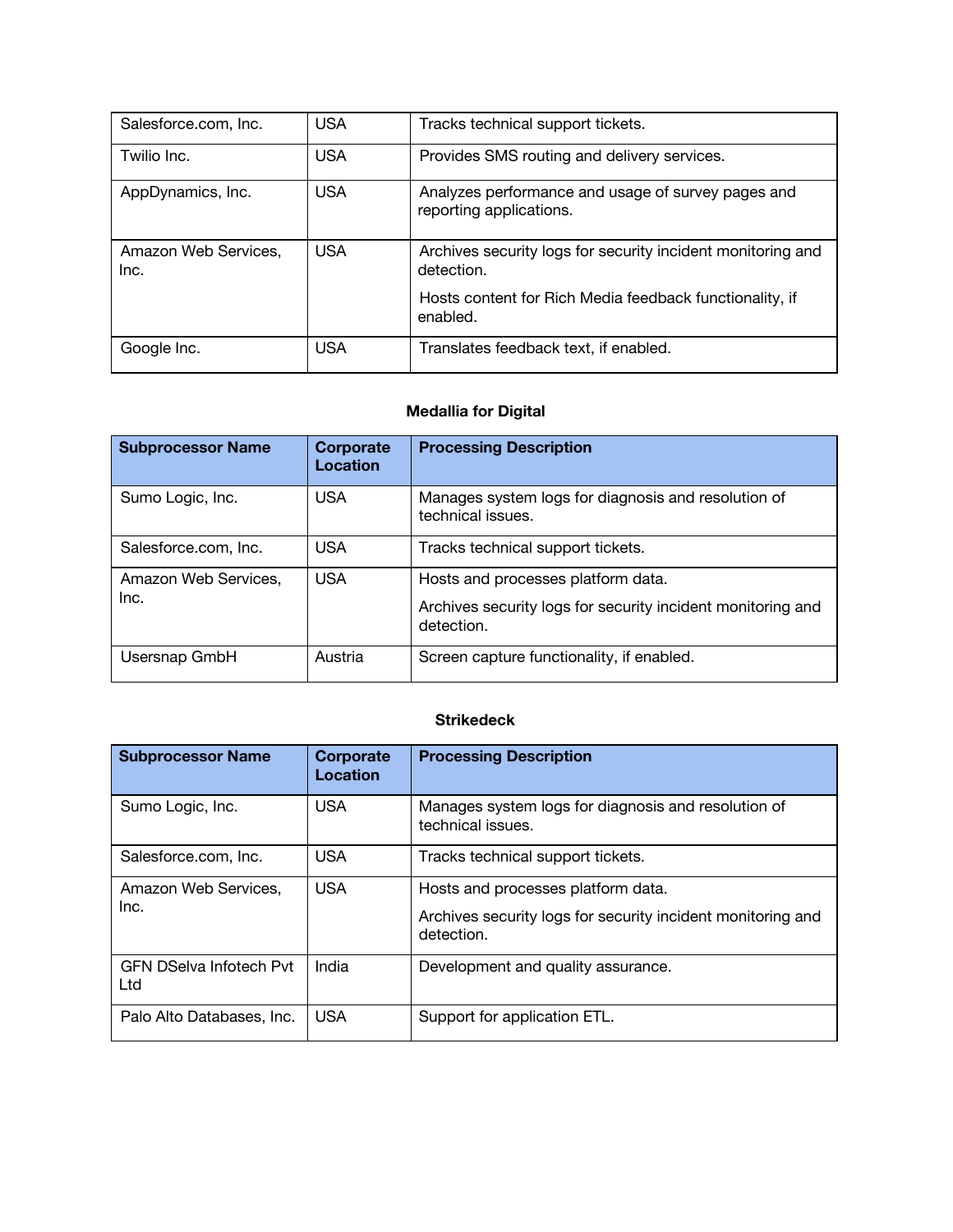## **Medallia CX Journeys**

| <b>Subprocessor Name</b>     | <b>Corporate</b><br>Location | <b>Processing Description</b>                                            |
|------------------------------|------------------------------|--------------------------------------------------------------------------|
| Sumo Logic, Inc.             | <b>USA</b>                   | Manages system logs for diagnosis and resolution of<br>technical issues. |
| Salesforce.com. Inc.         | <b>USA</b>                   | Tracks technical support tickets.                                        |
| Amazon Web Services,<br>Inc. | <b>USA</b>                   | Renders front-end html and reports.                                      |
| Google Inc.                  | <b>USA</b>                   | Data storage and processing.                                             |
| Twilio Inc.                  | <b>USA</b>                   | Sendgrid service used for platform generated emails.                     |
| Redis Labs Ltd.              | <b>USA</b>                   | Redis for Caching service maintains state for cookies.                   |

# **Crowdicity**

| <b>Subprocessor Name</b>     | <b>Corporate</b><br>Location | <b>Processing Description</b>                                                                                   |
|------------------------------|------------------------------|-----------------------------------------------------------------------------------------------------------------|
| Sumo Logic, Inc.             | <b>USA</b>                   | Manages system logs for diagnosis and resolution of<br>technical issues.                                        |
| Salesforce.com, Inc.         | <b>USA</b>                   | Tracks technical support tickets.                                                                               |
| Amazon Web Services,<br>Inc. | <b>USA</b>                   | Hosts and processes platform data.<br>Archives security logs for security incident monitoring and<br>detection. |
| Twilio Inc.                  | <b>USA</b>                   | Sendgrid service used for platform generated emails.                                                            |
| Google, Inc.                 | <b>USA</b>                   | Google Analytics is used to gather information about<br>product use.                                            |
| Cloudinary Ltd.              | <b>USA</b>                   | Storage for user uploads.                                                                                       |

## **Zingle**

| <b>Subprocessor Name</b>                 | Corporate<br>Location | <b>Processing Description</b>                                                                                           |
|------------------------------------------|-----------------------|-------------------------------------------------------------------------------------------------------------------------|
| Amazon Web Services,<br>Inc.             | <b>USA</b>            | Hosts and processes platform data.<br>Archives security logs for security incident monitoring and                       |
|                                          |                       | detection.                                                                                                              |
| Google Inc.                              | <b>USA</b>            | Data storage and processing for MMS messages.                                                                           |
| Twilio, Inc, Smooch<br>Technologies ULC, | USA and<br>Canada     | Provides SMS routing and delivery services. Customer and<br>Medallia shall mutually agree on the provider(s) of choice. |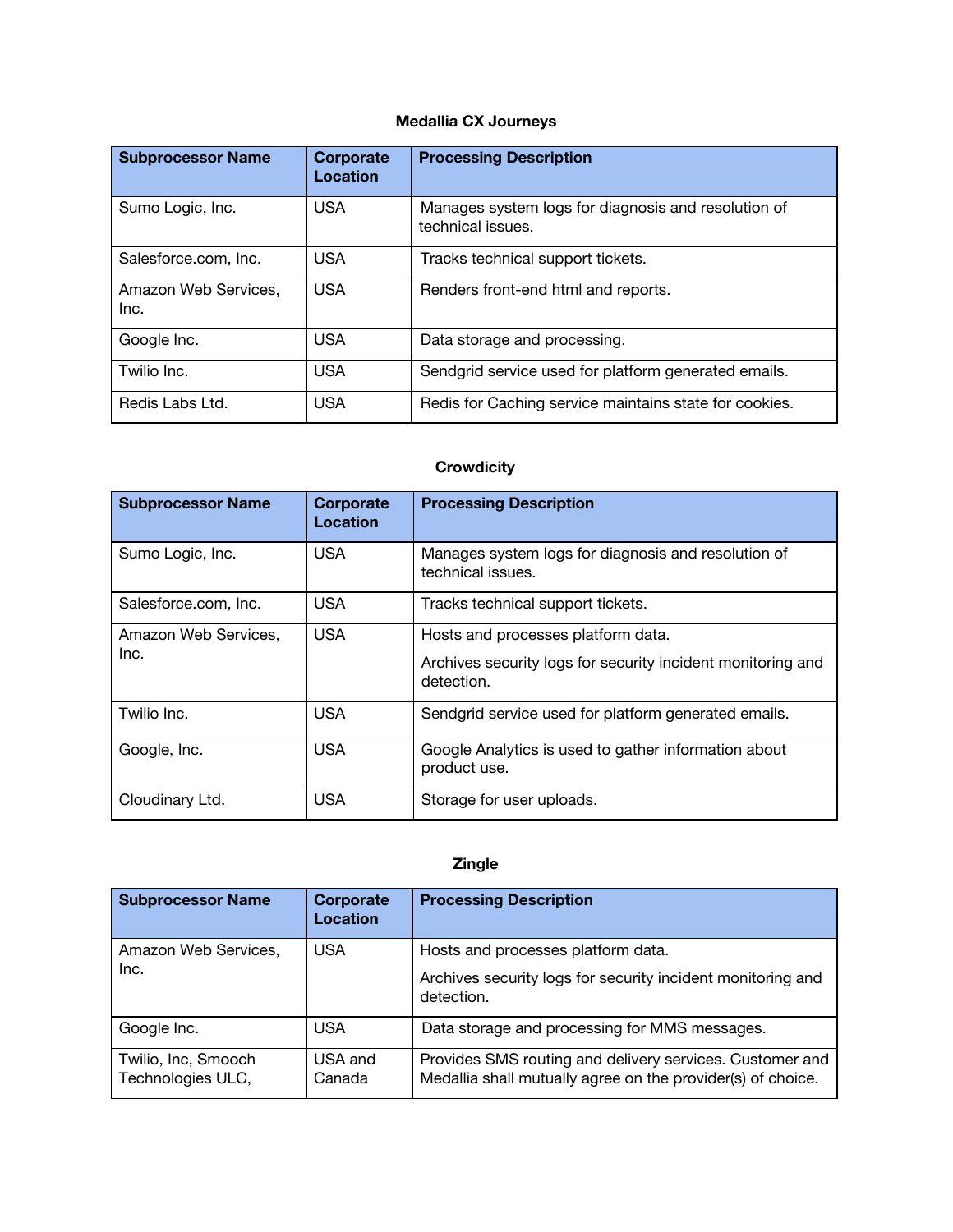| Postmark (Wildbit, LLC),<br>or Bandwidth Inc. |            |                                                                          |
|-----------------------------------------------|------------|--------------------------------------------------------------------------|
| Salesforce.com, Inc.                          | USA        | Tracks technical support tickets.                                        |
| Rollbar, Inc.                                 | <b>USA</b> | Manages system logs for diagnosis and resolution of<br>technical issues. |
| Mode Analytics, Inc.                          | <b>USA</b> | Provides in-product analytics.                                           |
| Segment.io, Inc.                              | <b>USA</b> | Tracks Zingle product usage.                                             |

## **Promoter.io**

| <b>Subprocessor Name</b>     | Corporate<br><b>Location</b> | <b>Processing Description</b>                                       |
|------------------------------|------------------------------|---------------------------------------------------------------------|
| Amazon Web Services,<br>Inc. | USA                          | Hosts and processes platform data.                                  |
| MonkeyLearn, Inc.            | USA                          | Text analysis.                                                      |
| Google, Inc.                 | USA                          | Google Analytics is used to gather information about<br>product use |
| Twilio Inc.                  | USA                          | Sendgrid service used for platform generated emails                 |
| Elasticsearch AS             | USA                          | Search and analytics                                                |

# **LivingLens**

| <b>Subprocessor Name</b>                                                    | Corporate<br>Location | <b>Processing Description</b>                                                                                   |
|-----------------------------------------------------------------------------|-----------------------|-----------------------------------------------------------------------------------------------------------------|
| Sumo Logic, Inc.                                                            | <b>USA</b>            | Manages system logs for diagnosis and resolution of<br>technical issues.                                        |
| Salesforce.com, Inc.                                                        | <b>USA</b>            | Tracks technical support tickets.                                                                               |
| Amazon Web Services,<br>Inc.                                                | <b>USA</b>            | Hosts and processes platform data.<br>Archives security logs for security incident monitoring and<br>detection. |
| Elasticsearch AS                                                            | <b>USA</b>            | Search and analytics.                                                                                           |
| Splunk Inc.                                                                 | <b>USA</b>            | Internal log reporting                                                                                          |
| Google, Inc.                                                                | <b>USA</b>            | Software-based object recognition                                                                               |
| <b>International Business</b><br><b>Machines Corporation</b><br>(IBM Corp.) | <b>USA</b>            | Watson natural language processing for sentiment<br>analysis.                                                   |
| Microsoft Corporation                                                       | <b>USA</b>            | Hosting for reporting application, software-based machine<br>translation and facial blurring.                   |